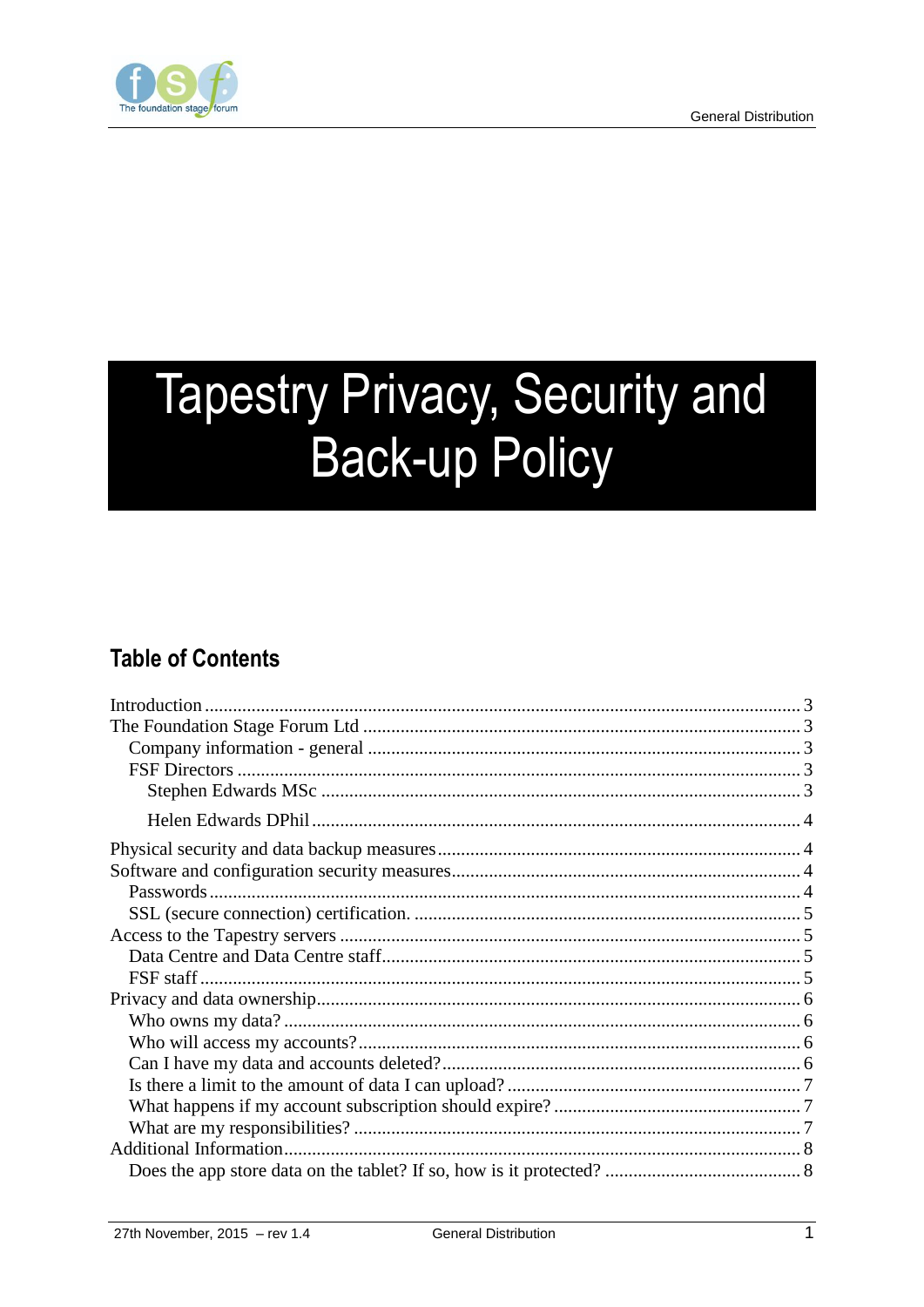

| How is a particular instance of the tablet application authenticated for use against a<br>particular instance of your solution? Is there any device level enrolment or verification of a |
|------------------------------------------------------------------------------------------------------------------------------------------------------------------------------------------|
|                                                                                                                                                                                          |
|                                                                                                                                                                                          |
|                                                                                                                                                                                          |
|                                                                                                                                                                                          |
| How does Tapestry prevent a user being able to search or see information which they are                                                                                                  |
|                                                                                                                                                                                          |
|                                                                                                                                                                                          |
|                                                                                                                                                                                          |
| Are cypher keys generated by you or have you purchased a certificate? Error! Bookmark                                                                                                    |
|                                                                                                                                                                                          |
| not defined.                                                                                                                                                                             |
| What is the cipher type and strength use to encrypt data? <b>Error! Bookmark not defined.</b>                                                                                            |
| Is there any two factor authentication for the web interface?  Error! Bookmark not                                                                                                       |
| defined.                                                                                                                                                                                 |
| What Tapestry account information do the FSF and Tapestry staff have access to?                                                                                                          |
|                                                                                                                                                                                          |
| The Data centre hosting Tapestry is IS027001 accredited. Which version of IS027001 is it,                                                                                                |
|                                                                                                                                                                                          |
|                                                                                                                                                                                          |
|                                                                                                                                                                                          |
| Has Tapestry ever been independently verified, by a penetration test? If so, can you share                                                                                               |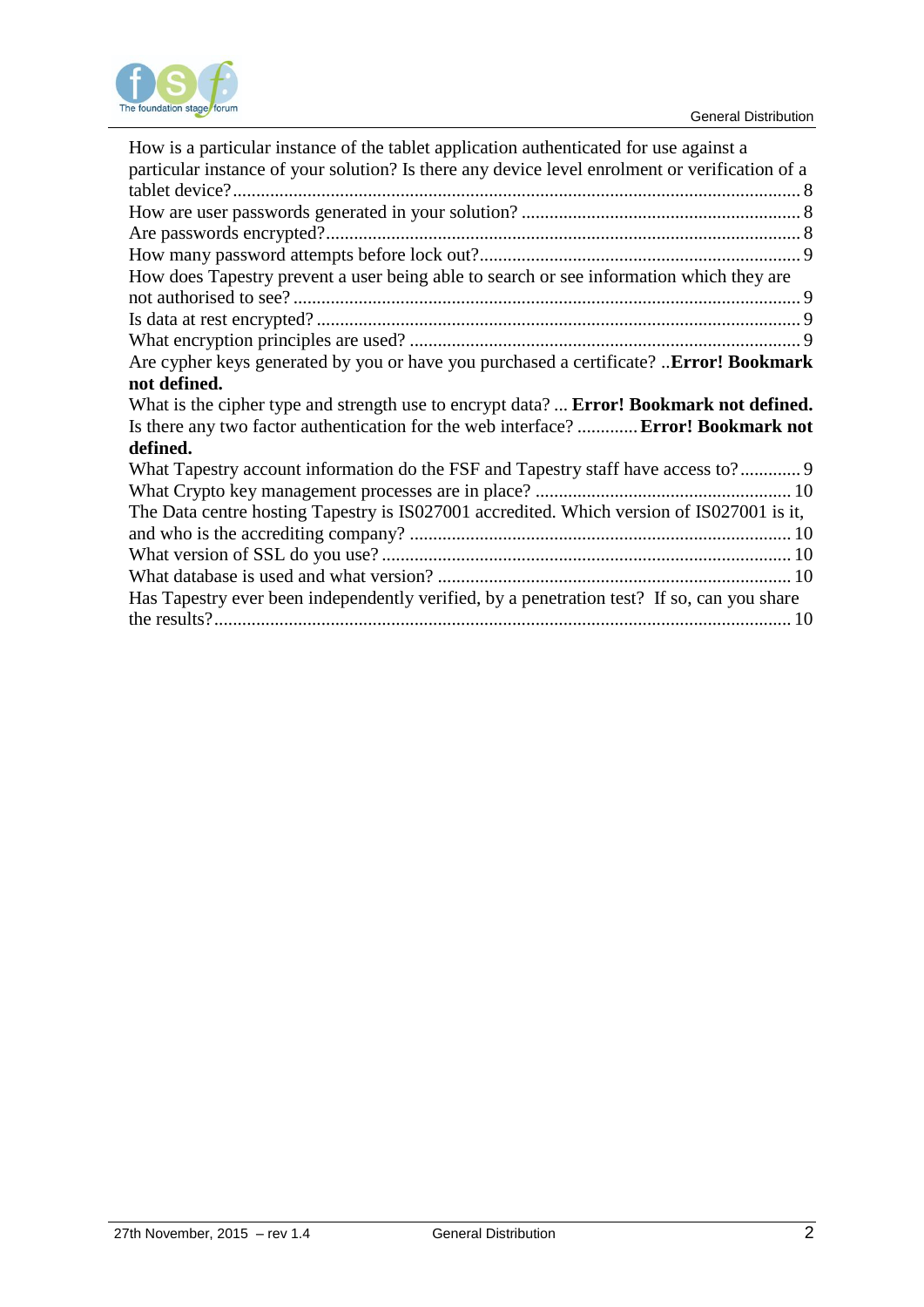

# <span id="page-2-0"></span>**Introduction**

Security of a software service or product involves many aspects, and satisfying yourself that you should put your trust in a product can and should require that you ask questions of the organisation and people overseeing that security. The following document aims to give you an understanding of who we are and how we have addressed the important issue of protecting the integrity of Tapestry.

# <span id="page-2-1"></span>**The Foundation Stage Forum Ltd**

# <span id="page-2-2"></span>**Company information - general**

Tapestry was conceived, and is developed and owned by The Foundation Stage Forum Ltd. (The FSF), an early years organisation that has provided resources and support for the early years (EYFS) workforce since February 2003. We have contracts with several dozen local authorities, many of which have been in place for seven years.

The FSF is a VAT registered, limited company, and is registered with the Information Commissioner's Office (ICO) under the following registration number: Z1783069

Our registered office is at: 1, Southdown Avenue Lewes East Sussex BN7 1EL

# <span id="page-2-3"></span>**FSF Directors**

<span id="page-2-4"></span>The FSF has two directors: Helen and Stephen Edwards.

#### **Stephen Edwards MSc**

Steve is the founder of the FSF. He worked for many years as a technical manager for the telecommunications organisation Ericsson, having completed a Masters Degree in information systems in the nineteen-eighties. He became interested in the early years as a result of his wife (Helen, see below) setting up a nursery in their home, and left Ericsson to set up the FSF in 2002 as a resource and support network for the early years workforce. He has been fully occupied with the FSF ever since, conceiving and driving the development of Tapestry as a part of this commitment.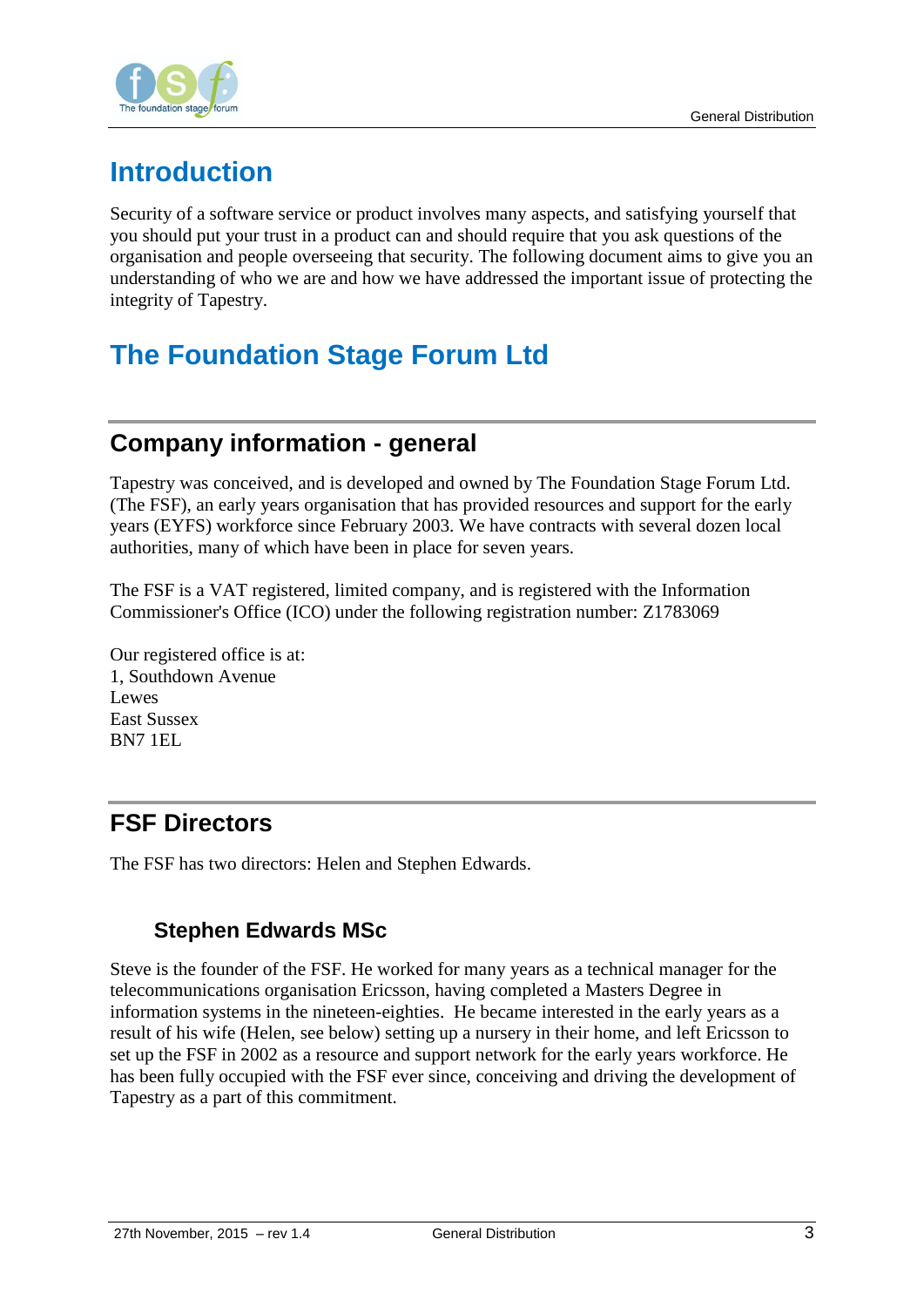

#### **Helen Edwards DPhil**

<span id="page-3-0"></span>Helen has been working with young children since 1989, firstly as a primary school teacher, and then as a successful nursery owner/manager, followed by employment as a local authority advisor and university tutor, and more recently as an Ofsted inspector. She also holds the EYP status. Her time is now spent between these commitments and advising on EYFS matters both at the FSF and with respect to Tapestry development.

# <span id="page-3-1"></span>**Physical security and data backup measures**

The Tapestry web service is hosted on dedicated servers (dedicated in this context means that the physical computers are installed and run exclusively for the use of the FSF) in a high security data centre situated around 20 miles north of London. The servers are managed by a UK company (United Hosting) which vets its personnel to BS7858 standard. The physical security of our servers is implemented using the following measures:

- 3m security fence with rota-spikes and perimeter anti ram-raid barriers.
- Blast proof anti-intruder shielded external windows and doors.
- Proximity access locks on all external and internal doors.
- Interlocked man-trap doors with identity checks before access to data floors is given.
- Each server cabinet has separate locked door access (no open racks).
- Perimeter and internal IP CCTV system monitored 24x7.
- 24x7 on-site security guards with static and mobile patrols.
- All on-site personnel are security vetted to BS7858 standard.
- Only authorised signed in staff are allowed onto the data floor, which is a private closed facility. Identity is established using biometric iris scans.

As well as the application code, all data is held on our servers at the data centre. Backups are taken four times a day, to a further secure data centre about 10 miles from the main data centre (offsite backup is desirable to protect data in the event of a catastrophic incident in the main data centre). Tapestry has a separate dedicated database server which does not accept external connections. Each Tapestry account has its own database, ensuring that there is no risk of data 'leakage' from one account to another.

# <span id="page-3-2"></span>**Software and configuration security measures**

There follows a high level description of some of the security measures we have taken to protect access to data entered into the Tapestry service. For obvious reasons it is not advisable to declare all measures in detail, and a certain amount of obfuscation is in itself a security measure.

# <span id="page-3-3"></span>**Passwords**

Passwords are set up on a number of levels for Tapestry users. Setting managers and staff have access to more areas of the system and more data than parents for example. In all cases we use a one way hashing system that takes the plain text password and appends a random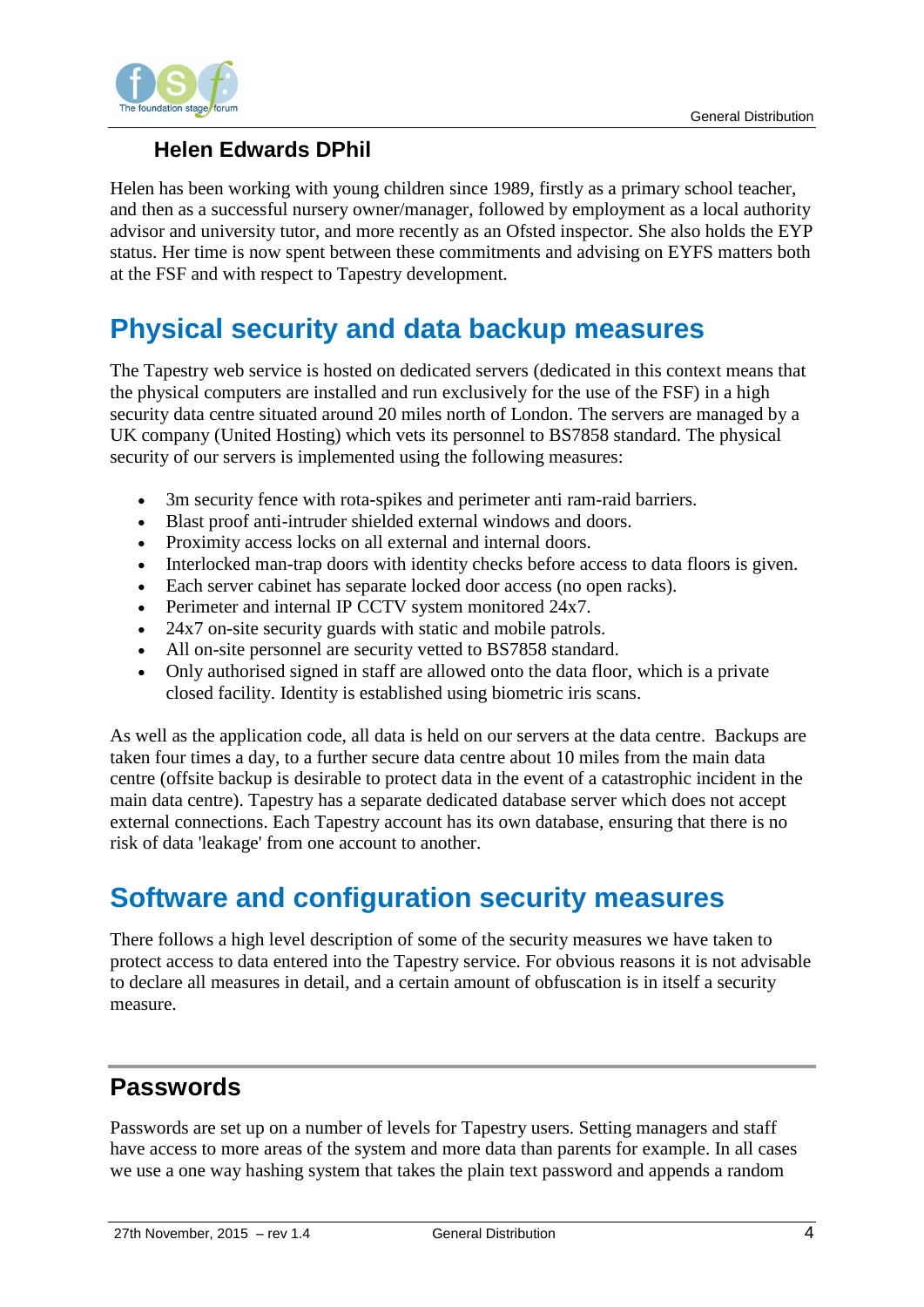

<span id="page-4-0"></span>salt. The salt is multiple characters and contains special characters (such as  $\&\text{!%}^{\wedge}$ , etc). We do not store plain text passwords, ever.

# **SSL (secure connection) certification.**

Connections between end-user and the Tapestry servers use SSL certification, the standard device to protect communication over a network. This employs Hypertext Transfer Protocol Secure (HTTPS) to encrypt the data flow between client and server. Its most obvious signature is the padlock icon many internet users are advised to look out for when, for example, using online banking services.

# <span id="page-4-1"></span>**Access to the Tapestry servers**

## <span id="page-4-2"></span>**Data Centre and Data Centre staff**

The hosting staff, who maintain the integrity of the physical servers and proactively monitor them for software or configuration issues obviously have access. All staff with this level of access have been security vetted to BS7858 standard. This standard screens individuals employed in an environment where the security and safety of people, goods or property is a requirement of the employing organisation's operations or where such security screening is in the public interest.

Additionally, the Data centre is ISO27001 accredited. The ISO 27001 standard is considered to be the fundamental information security standard because it defines the basics of 'building' and controlling an ISMS.

We have engaged a firm of application security testers (also known as White Hat Hackers) who have spent one week investigating the security of Tapestry. They were given parent and staff accounts so that they could test the security from the perspective of authorised users, in addition to potential external threats. We also have regular automated tests which examine the configuration and security of our servers.

# <span id="page-4-3"></span>**FSF staff**

The FSF developers also have admin access to the servers. We are a small organisation with developers who have been with us for some years, and they are employed following our normal interview processes. Some time ago we attempted to have all our employees DBS (CRB) checked, and after contacting the DBS service we found there was no facility for vetting via DBS. The DBS response was as follows:

*"Access to sensitive data does not enable eligibility with the exception of the following codes.*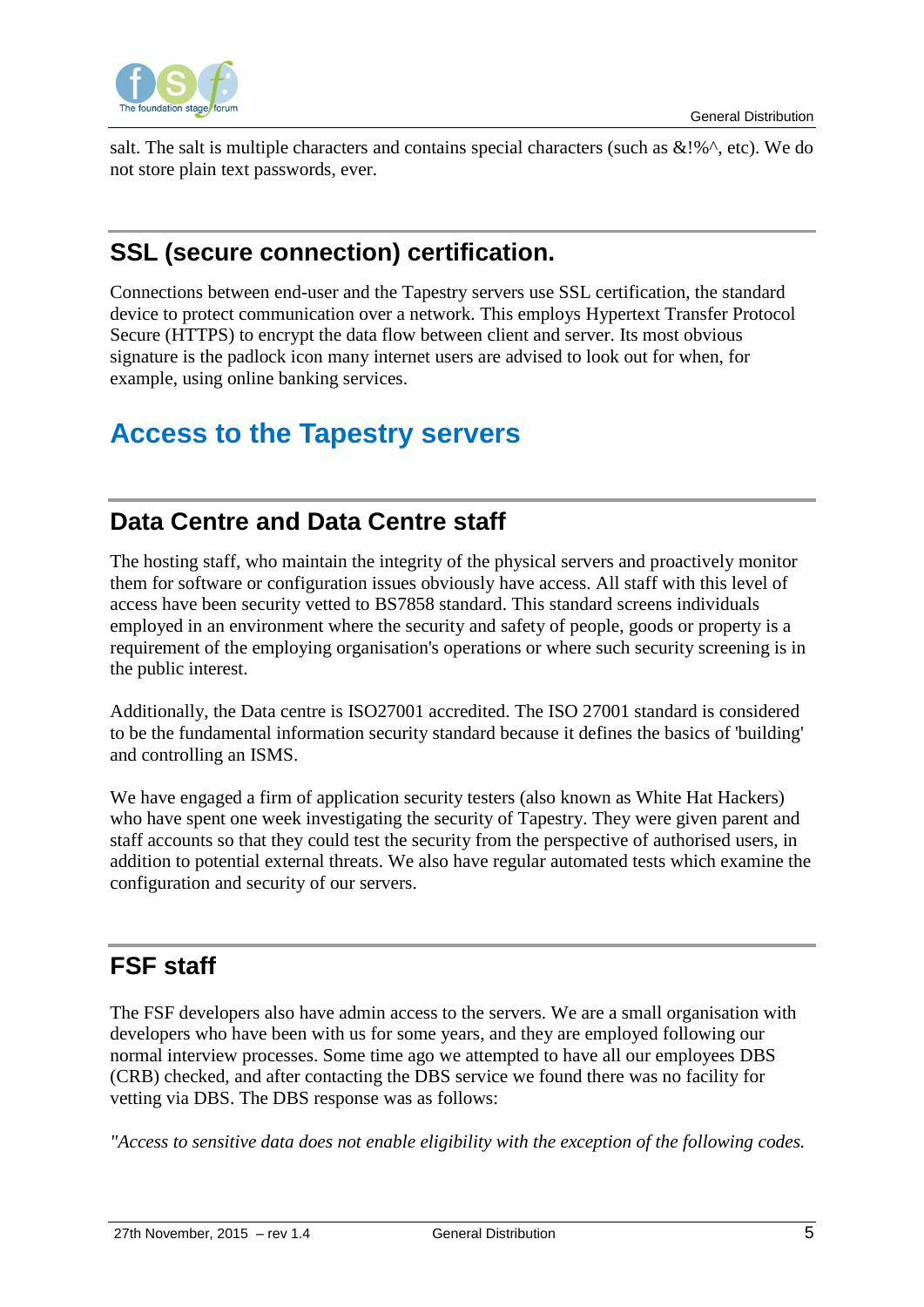

- *Eligibility code 36 is specifically for those individuals that are working within the Department for Education or the Office for Standards in Education, Children's Services and Skills. If these departments do not cover their area of work then they would not be eligible for a DBS check under category code 36.*
- *There is also Eligibility Code 38. This code relates specifically to staff working within the 'Office of the Public Guardian' with access to data relating to children and vulnerable adults.*

*Unless the staff in question, therefore, qualify under category codes 36 or 38 then there is no eligibility for staff whose sole access to children or vulnerable adults is via documentation or database details."*

There is evidently no facility for the FSF to obtain DBS checks on staff, who are not eligible. Nevertheless, the FSF does follow a robust recruitment, induction and supervision process, and we believe we have a secure team who follow strict safeguarding policies. Although it has not proven possible to provide an exhaustive current check, in practical terms most engaged staff have either current, or previous CRB/DBS checks as a result of their wider responsibilities and experience in the early years sector.

# <span id="page-5-0"></span>**Privacy and data ownership**

#### <span id="page-5-1"></span>**Who owns my data?**

In short, you, the Tapestry account manager, own the data. We will not access your Tapestry accounts without your permission. No element of the Tapestry information you input into your accounts, including the email addresses of your staff and parents, belongs to us. We will never attempt to contact your parents directly, for marketing or other purposes. Nor will we pass on your details to any other party.

#### <span id="page-5-2"></span>**Who will access my accounts?**

Only you, and those you authorise, will visit your Tapestry accounts. If we need to access your account to sort out a problem you are having, we will ask your permission first, and you will need to set up an account for us to do so, which of course you can disable afterwards. We will not give Tapestry account information, or access to your Tapestry account, to anyone other than those individuals you have set up as staff members. Parents contacting us for access details will always be referred to you, the Tapestry account holder.

#### <span id="page-5-3"></span>**Can I have my data and accounts deleted?**

Yes. If you decide to discontinue Tapestry, we will completely delete all data and media associated with it. As children leave your setting, you can move them into a 'deleted' area,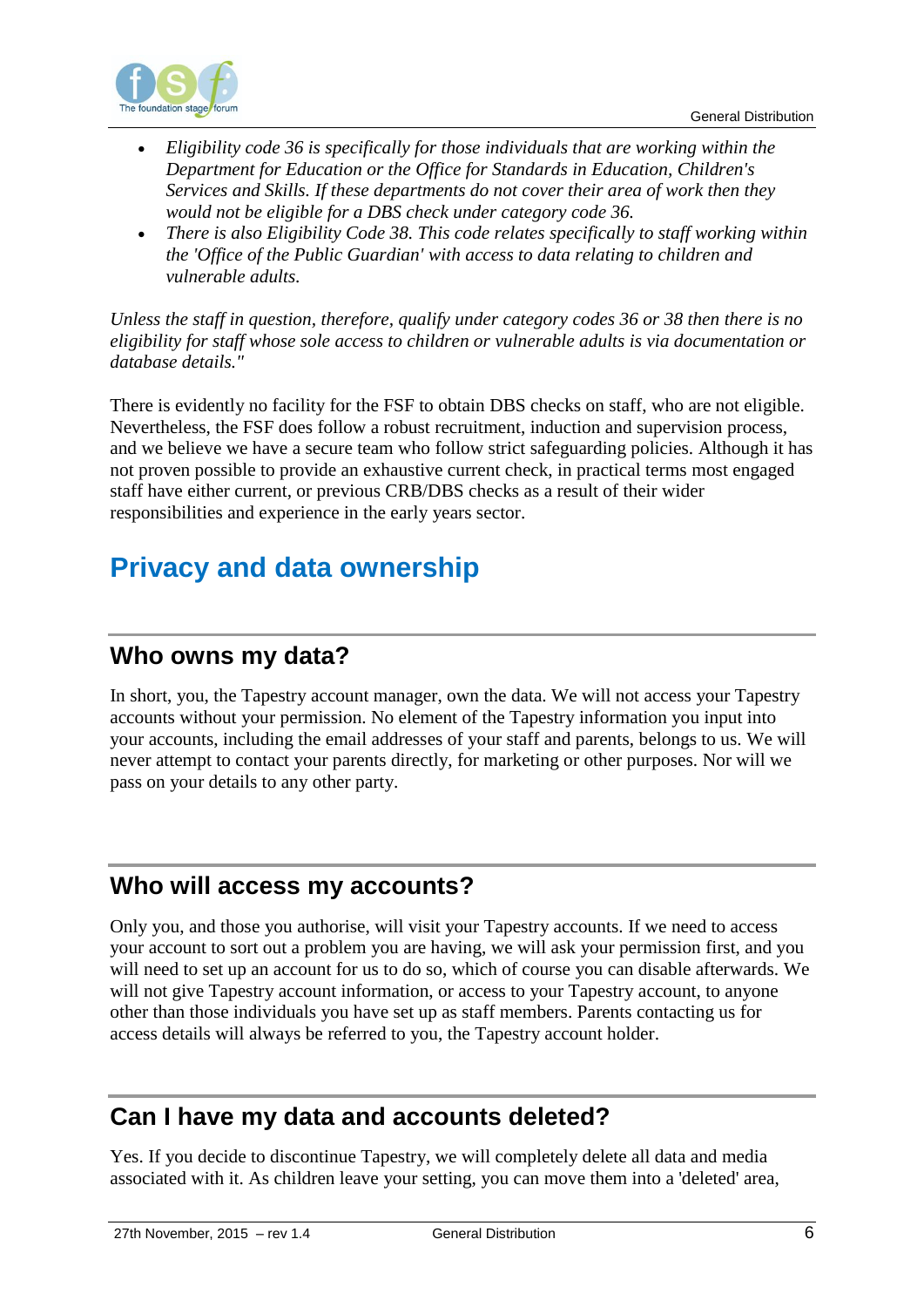

<span id="page-6-0"></span>where (after a delay of thirty days to avoid disastrous mistakes occurring) their records, data and media will be irreversibly deleted.

#### **Is there a limit to the amount of data I can upload?**

Currently there is no limit to the amount of text, photos and videos you can upload for a child. However, if we deem there to have been excessive amounts uploaded, we may need to discuss with you the possibility of an increase in subscription fee for the increased storage capacity required. So far, this has not been required for any of our Tapestry subscribers.

## <span id="page-6-1"></span>**What happens if my account subscription should expire?**

Obviously we want to avoid painful mistakes happening. For example, some subscriptions inevitably come up for renewal during a school holiday, and it would be unfortunate to say the least, if a manager's non-availability to renew were to result in the deletion of their entire database. We, therefore, do not have an automated deletion process, and will always make attempts to contact the main contact for an expired Tapestry account before final deletion.

After a significant period of time, however, if we are completely unable to make contact with the main contact, and the account has been rendered inactive due to an expired subscription, we will make the decision to delete the account.

# <span id="page-6-2"></span>**What are my responsibilities?**

As the data controller, the Tapestry account holder has overall responsibility for complying with the Data Protection Agency requirements.

When taking out a Tapestry subscription, you agree to our Tapestry Terms and Conditions which set out our responsibilities and yours. The Tapestry Terms and Conditions are available from the Foundation Stage Forum website (http://eyfs.info)

Actions for you to consider are:

- Training staff in the use of Tapestry, explaining sensible precautions such as keeping all access details confidential, and not permitting any material to be used without written permission from the parents/carers.
- Delete staff from your Tapestry account once they have left your employment.
- Prevent access to Tapestry from staff who are involved in disciplinary procedures.
- Prevent access to Tapestry for parents whose children have been made inactive or have been deleted, unless they have other children at your setting.
- Giving parents instructions for keeping the data protected, eg by insisting no photos are uploaded to social media sites without the written permission of the parents whose children are depicted in photos, videos or text.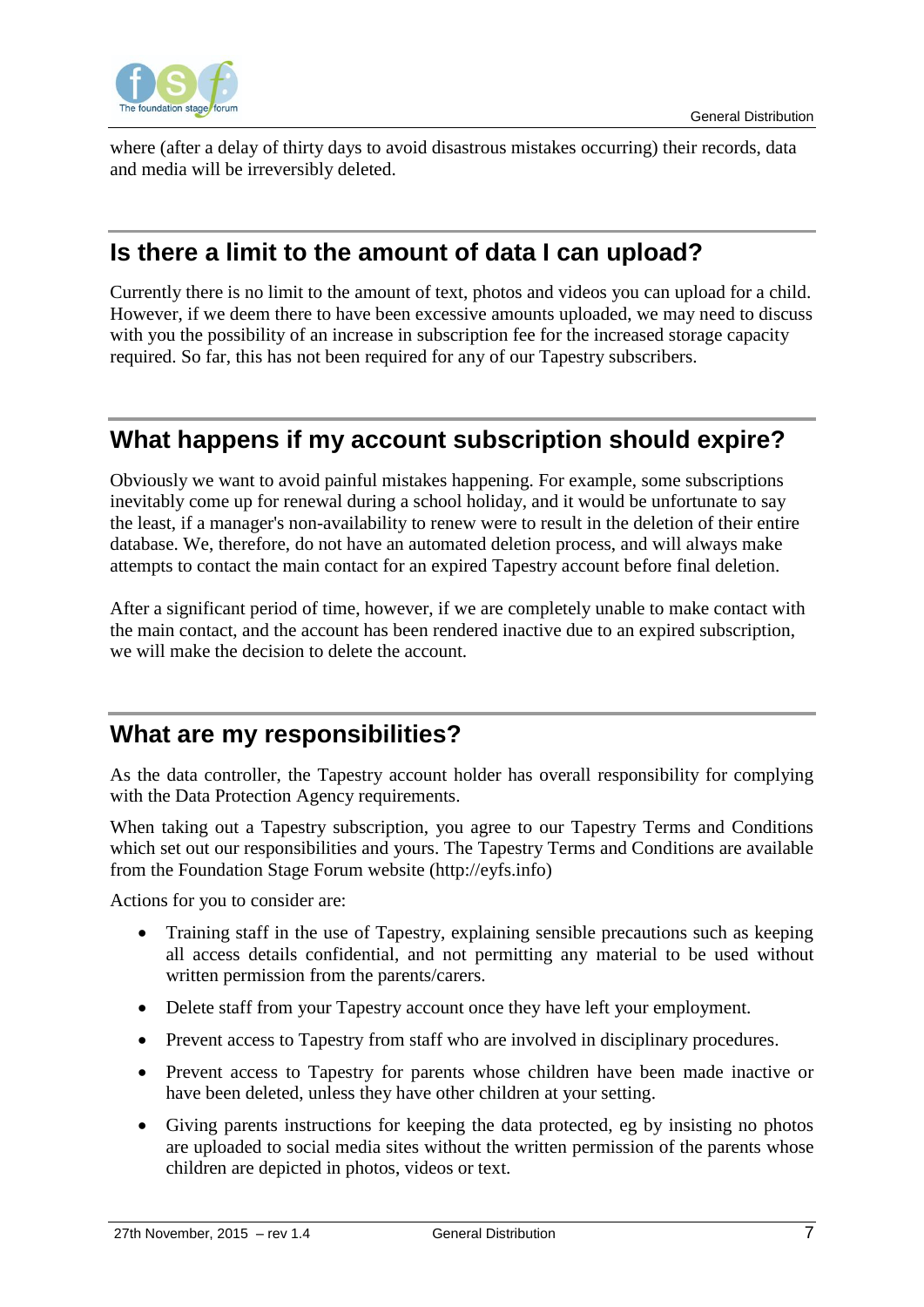

# <span id="page-7-0"></span>**Additional Information**

#### <span id="page-7-1"></span>**Does the app store data on the tablet? If so, how is it protected?**

The default is for the data NOT to be stored on devices, but this can be changed on a setting by setting basis, so that images and video can be left on the device. This is changed by the Tapestry account holder or manager in the admin/management area. If managers decide to retain media on their tablet, then they are not protected and suitable policies must be drawn up by the setting.

#### <span id="page-7-2"></span>**How is a particular instance of the tablet application authenticated for use against a particular instance of your solution? Is there any device level enrolment or verification of a tablet device?**

No device level enrolment occurs. The application is freely downloadable from the relevant store. Authentication and access is controlled by a login to the server (email address and password). Password complexity can be controlled by the managers of the individual setting (eg specification of digits, upper/lower case, minimum length, etc).

#### <span id="page-7-3"></span>**How are user passwords generated in your solution?**

Managers of a Tapestry account can generate passwords for their staff and managers manually if required. It is also possible (and recommended) that managers select the option to automatically generate a password via an email that requires account activation. Either way, once this has been done users can re-set their own passwords, but the setting manager controls how complex the passwords are (see answer above). We will be working to add the option of multi-factor authentication in the near future.

#### <span id="page-7-4"></span>**Are passwords encrypted?**

Yes, passwords are encrypted (we use bcrypt).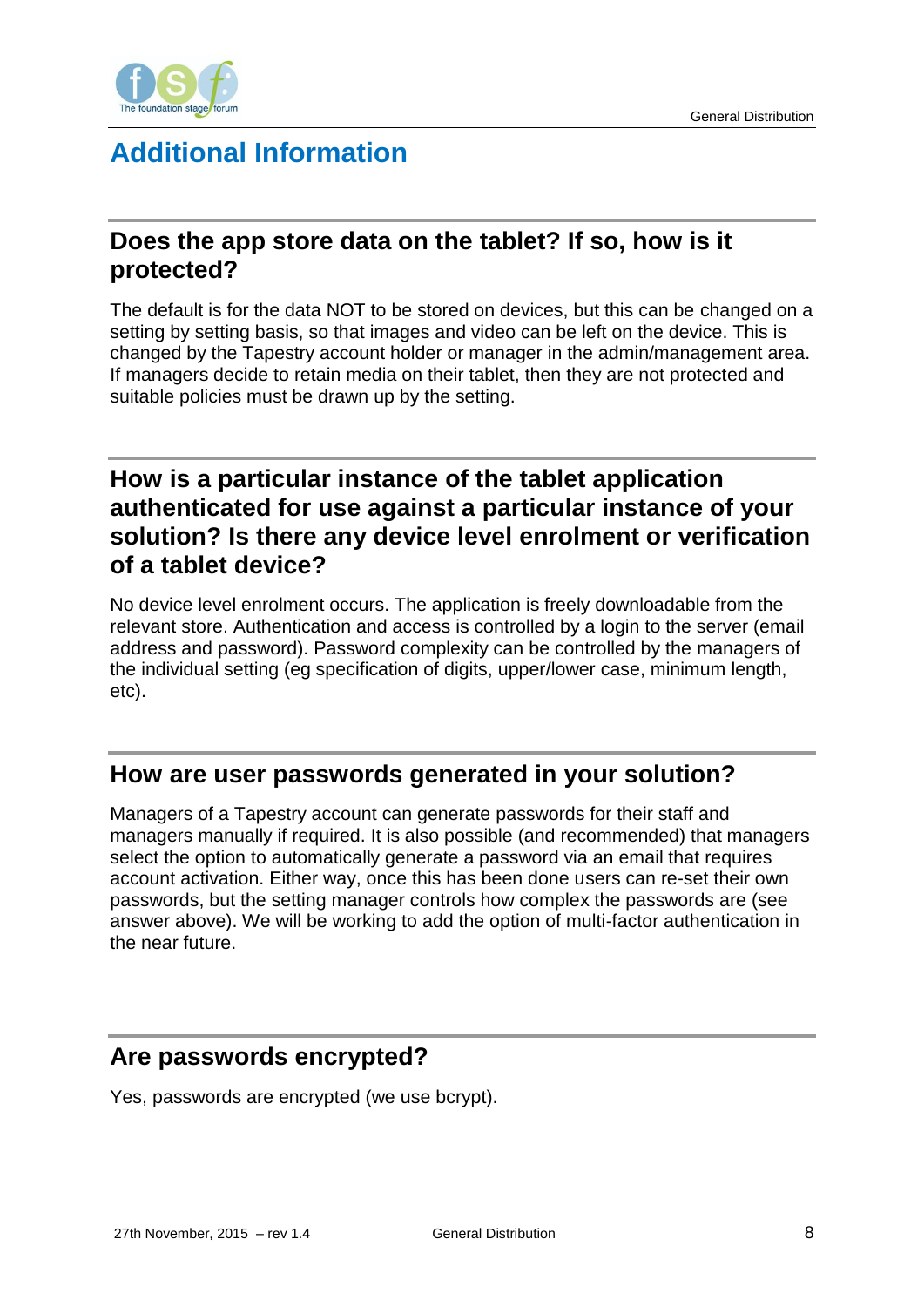

## <span id="page-8-0"></span>**How many password attempts before lock out?**

<span id="page-8-1"></span>Three incorrect password attempts cause a lock out.

#### **How does Tapestry prevent a user being able to search or see information which they are not authorised to see?**

The system is designed from the ground up to give permission based access. Therefore, parents, PIN only staff, full staff and managers all have different levels of access. Once they have logged in, content is presented based on this access level. Additionally, each setting has its own dedicated database, preventing cross contamination. These are in a locked down DB server that does not accept incoming connections (ie can only be accessed through our other servers).

#### <span id="page-8-2"></span>**Is data at rest encrypted?**

No, data at rest is not encrypted (with the exception of passwords). We take the view that if an unauthorised person has gained access to our own dedicated servers, they will also have access to the cipher keys rendering encryption at rest useless. We review this from time to time, but the extra costs in time and server resources of decrypting on the fly so far outweigh the benefits of encryption at rest.

#### <span id="page-8-3"></span>**What encryption principles are used for data in transit?**

<span id="page-8-4"></span>HTTPS- asymmetric. 2048 bit key, SHA256.

#### **What Tapestry account information do the FSF and Tapestry staff have access to?**

Although we can access the raw database and media we do not have access to Tapestry accounts without the permission of the Tapestry account holder/manager, who will need to set us up with a temporary login for troubleshooting purposes. They, therefore, control our access to children's learning journals. After troubleshooting, we request that the manager deletes us from their account so they can be assured that we no longer have access.